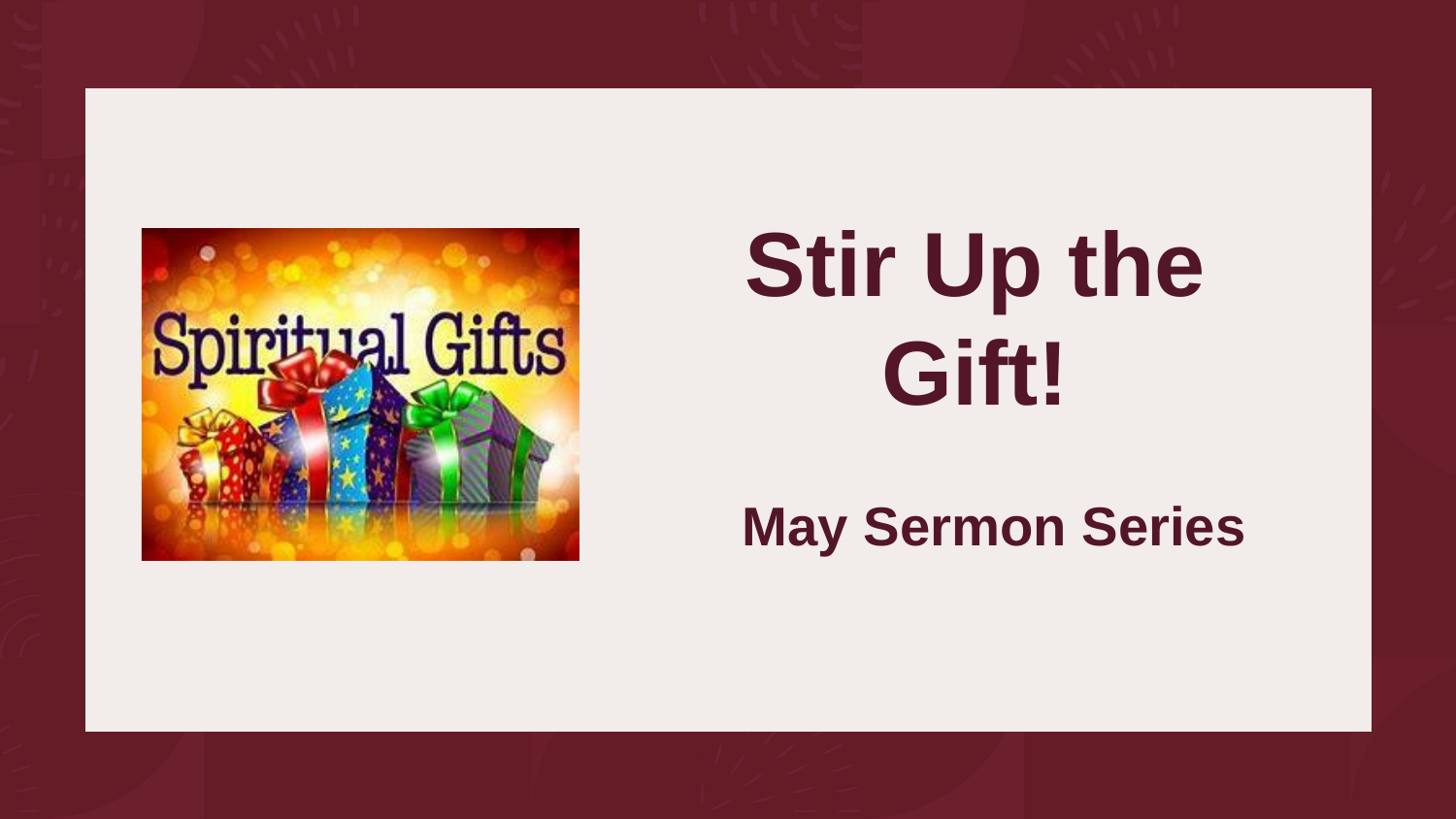# **"You don't have to be great to start, but you do have to start to be great."**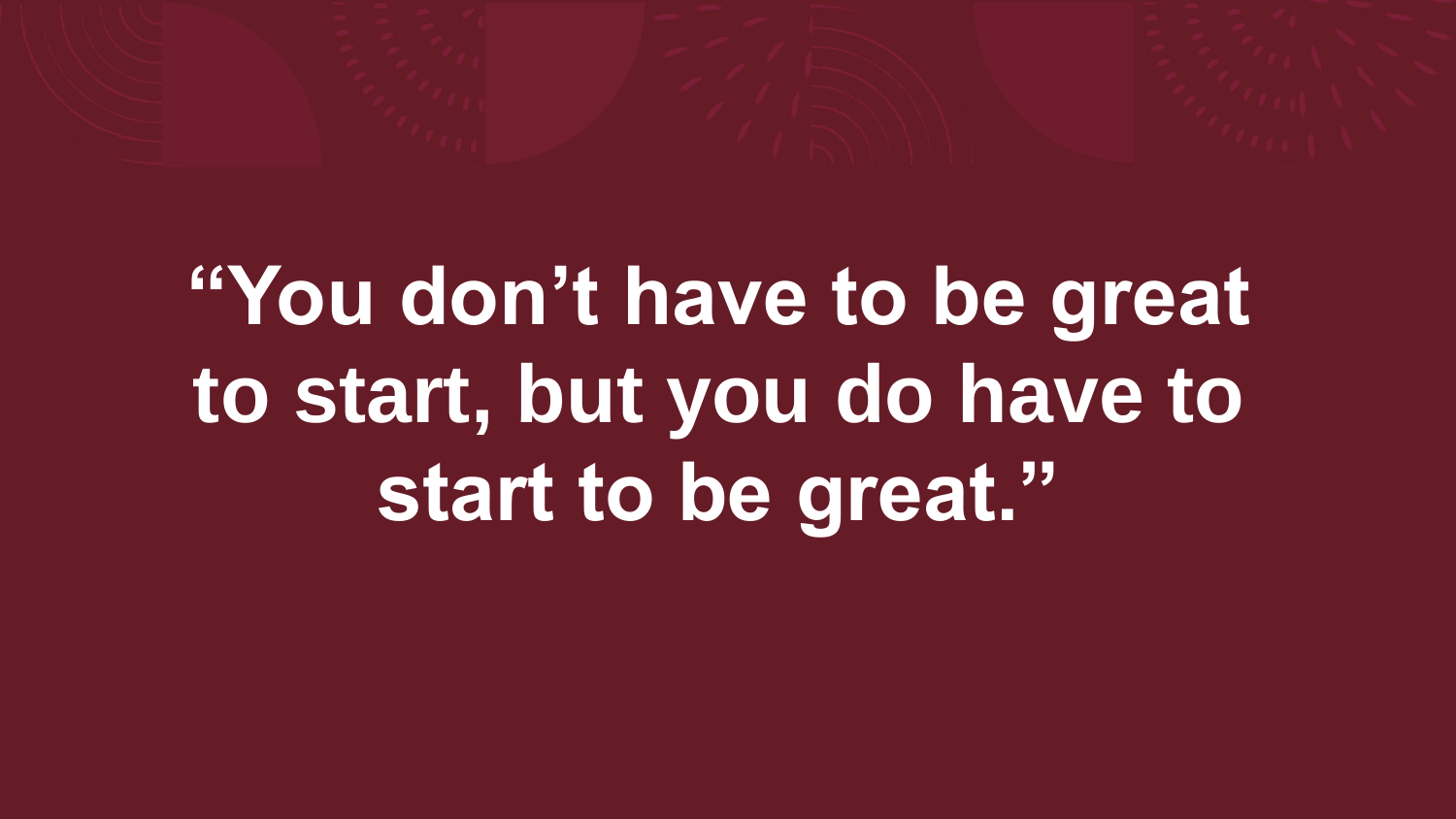#### **Scripture Lesson: II Timothy 1:7, For God has not given us a spirit of fear, but of power and of love and of a sound mind.'**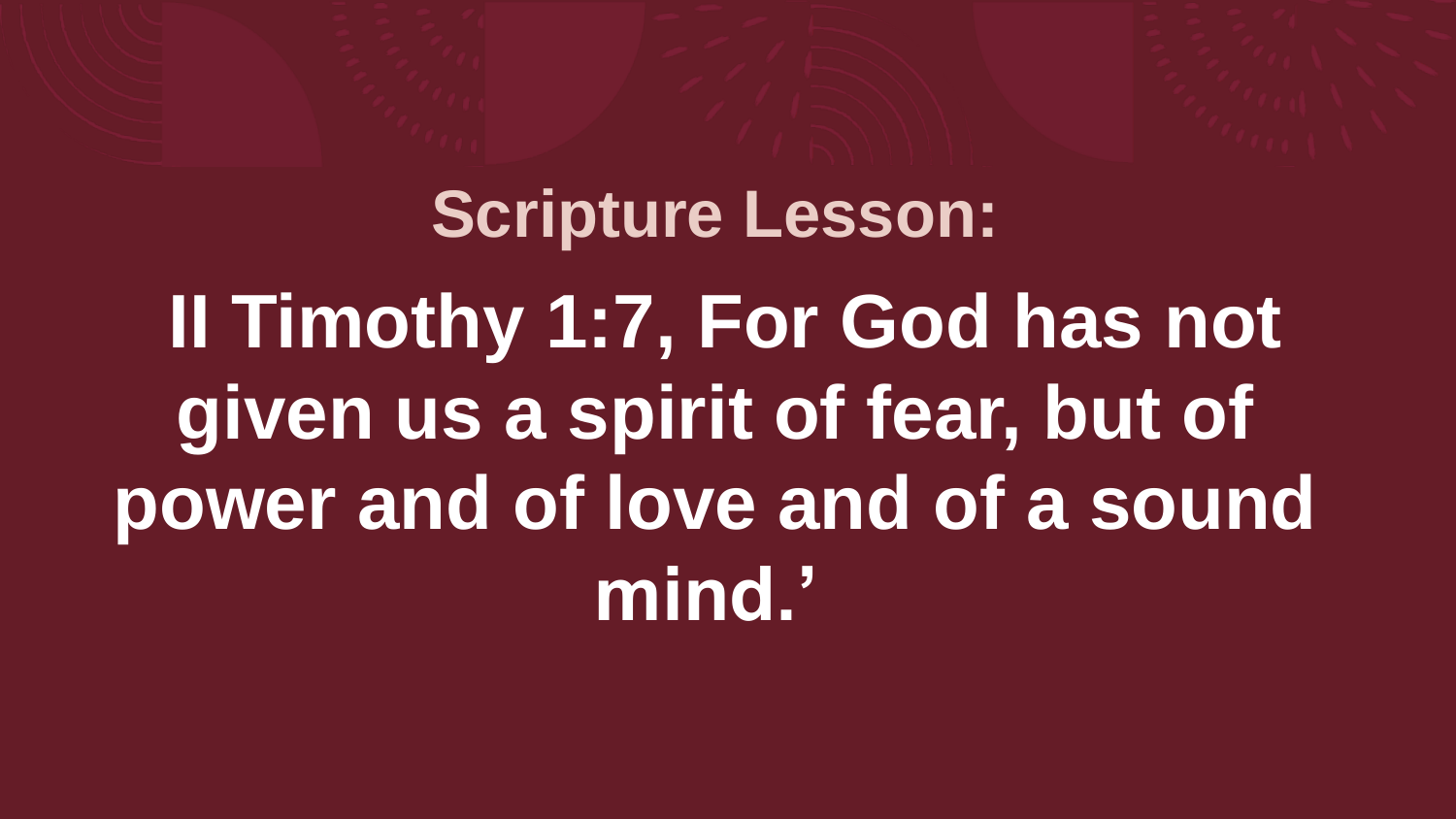

#### **Overcoming Fear in Your Giftedness**

#### **Lesson Three**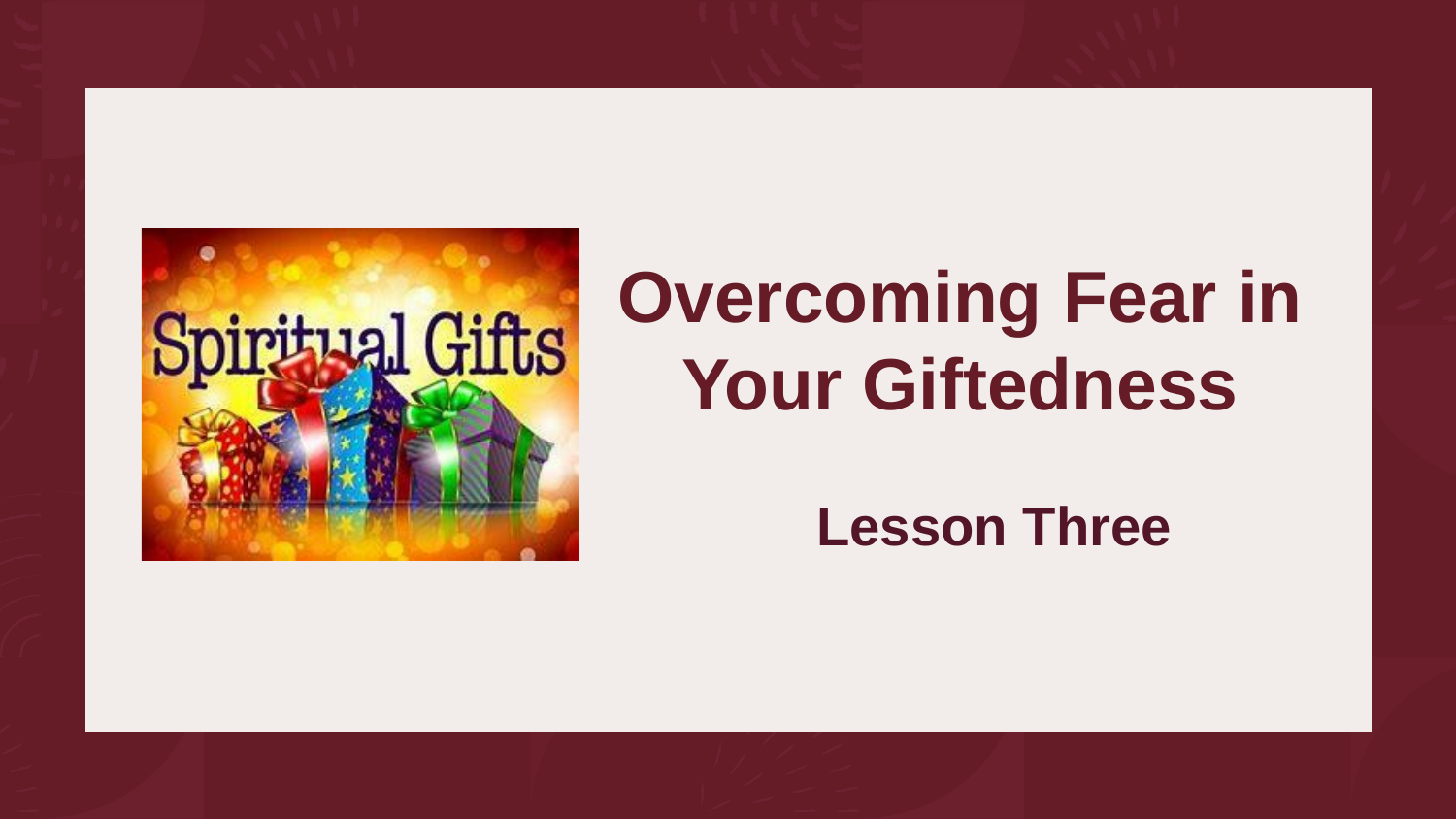**1.There's No One Like You Psalm 139:14, I will praise You, for I am fearfully and wonderfully made; Marvelous are Your works, and that my soul knows very well.**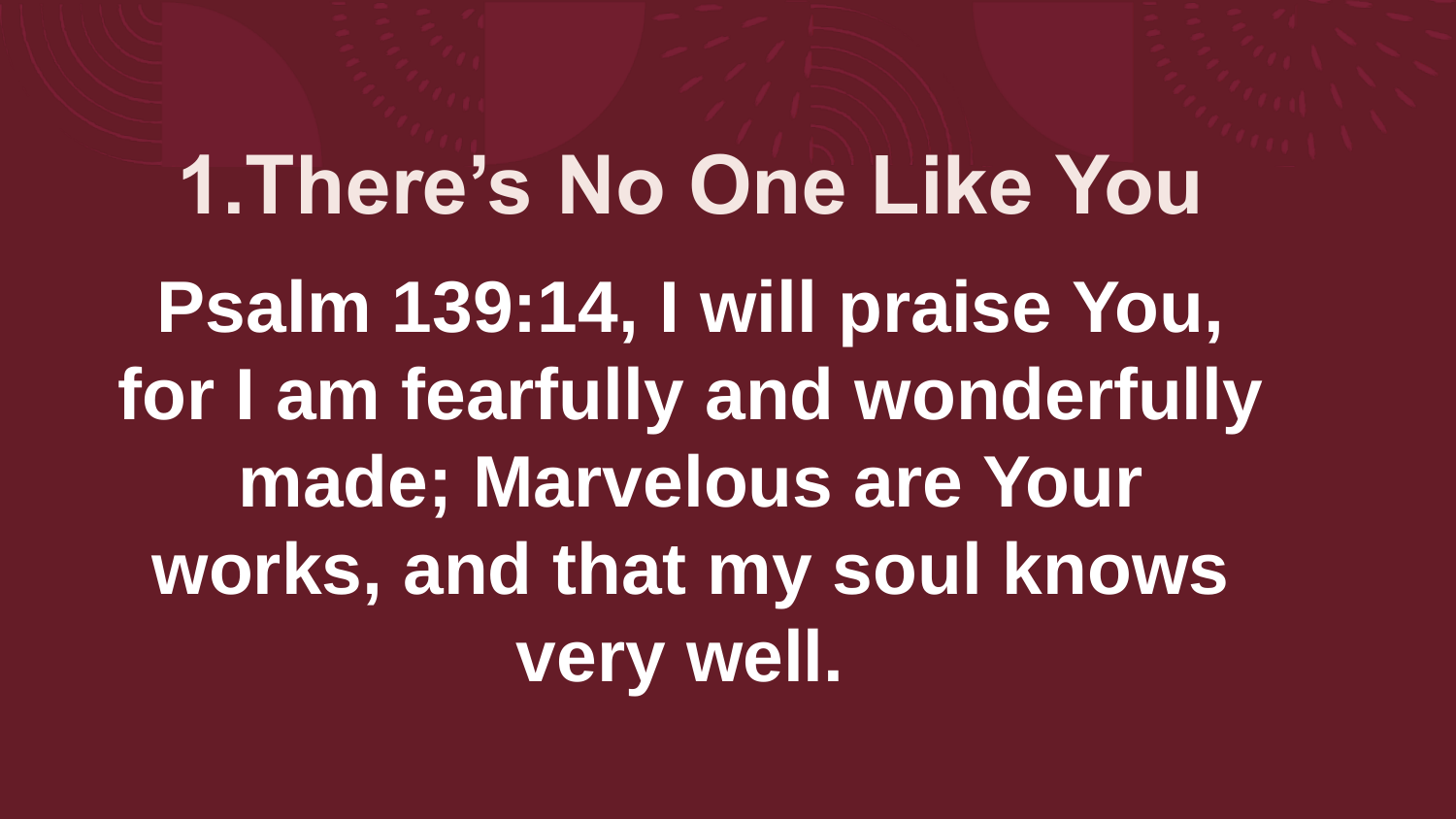#### **2.The Innocence of Youth**

**Jeremiah 1:6-7, "Then I said, "Ah, Lord GOD! Behold, I do not know how to speak, for I am only a youth." But the LORD said to me, "Do not say, 'I am only a youth'; for to all to whom I send you, you shall go, and whatever I command you, you shall speak."**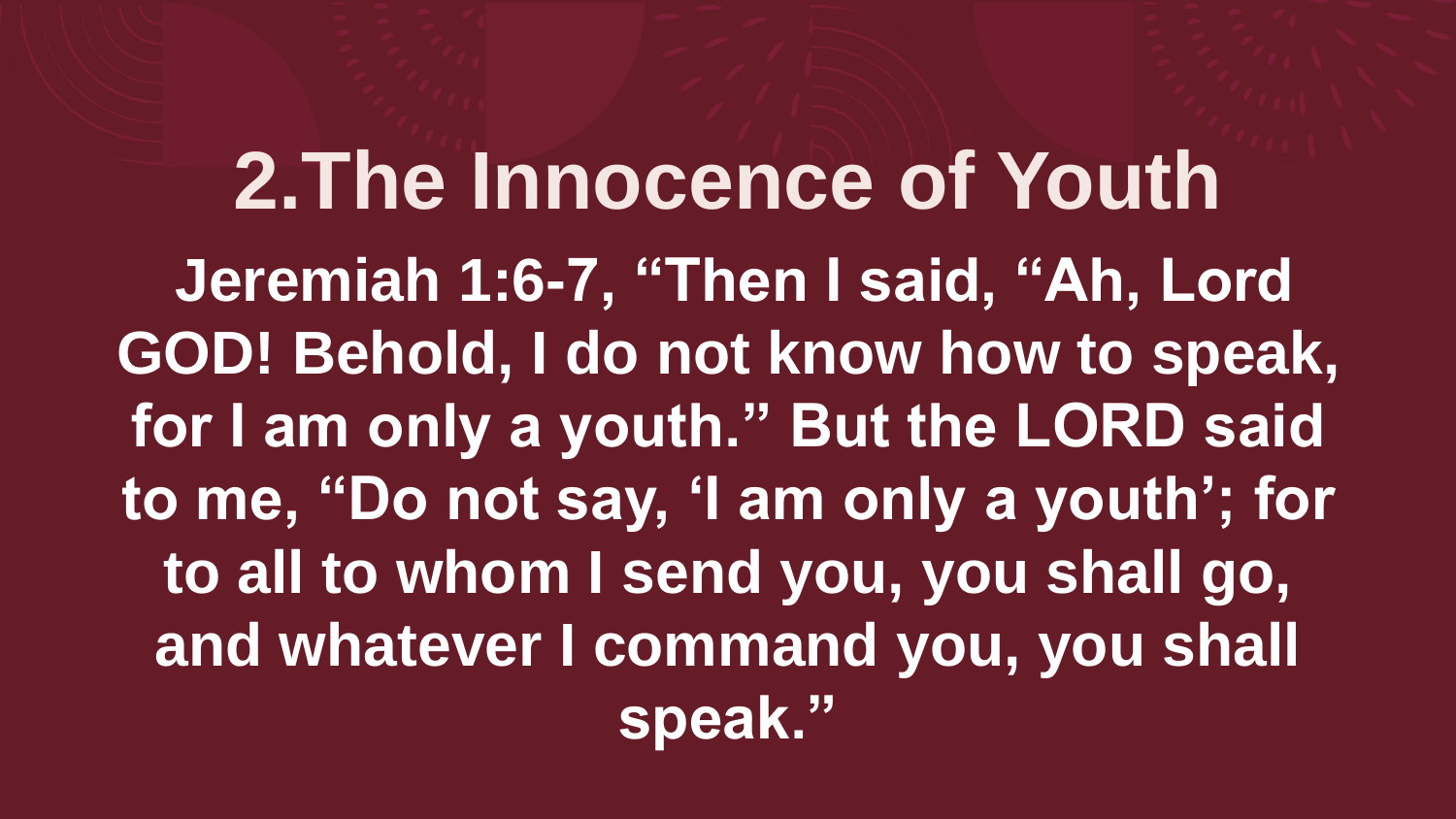**3.Conforming to Others' Expectations Romans 12:2, And do not be conformed to this world [any longer with its superficial values and customs] but be transformed and progressively changed [as you mature spiritually] by the renewing of your mind [focusing on godly values and ethical attitudes], so that you may prove [for yourselves] what the will of God is, that which is good and acceptable and perfect [in His plan and purpose for you].**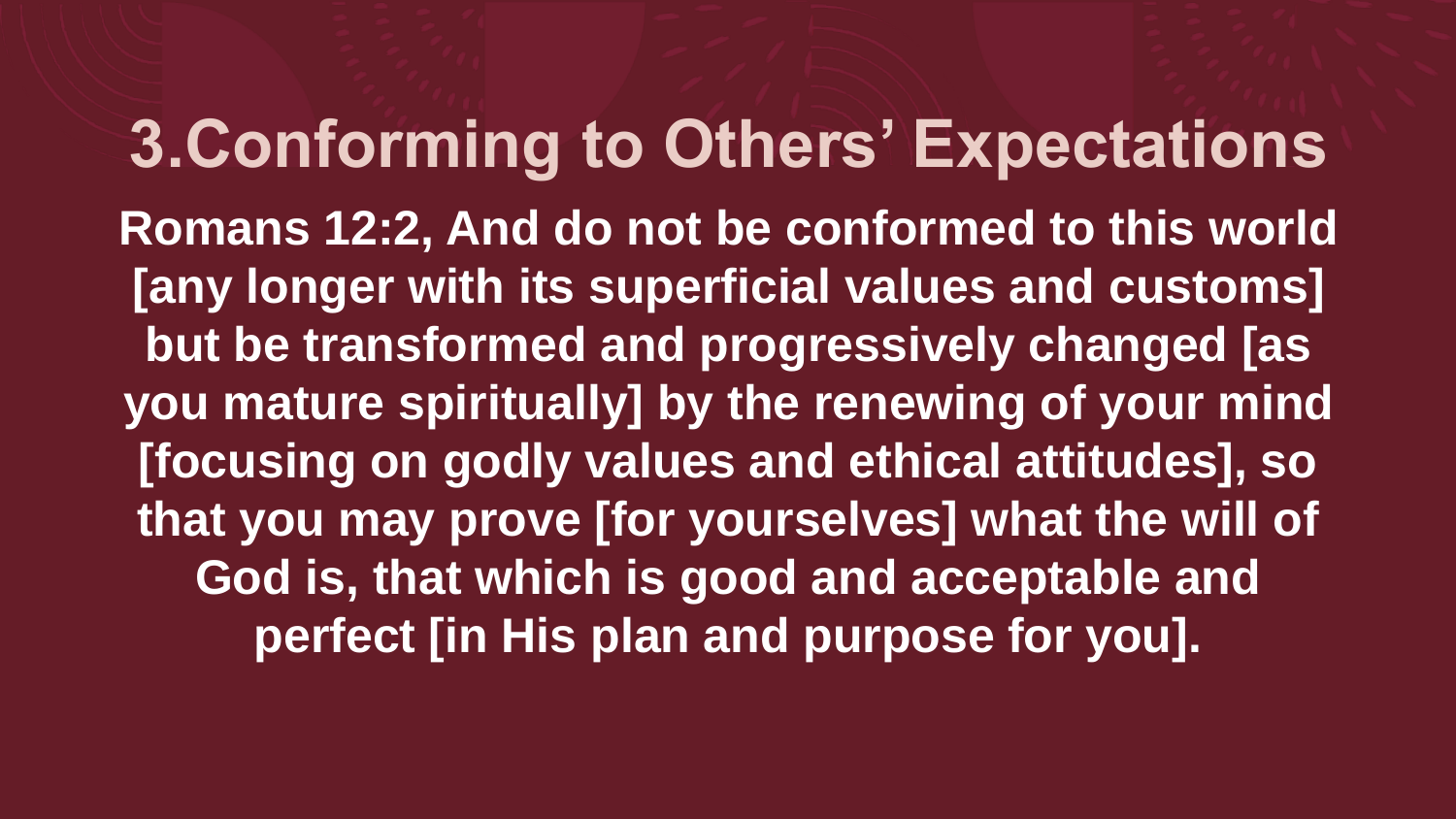**4. Fear of Failing II Timothy 4:5, But watch thou in all things, endure afflictions, do the work of an evangelist, make full proof of thy ministry.**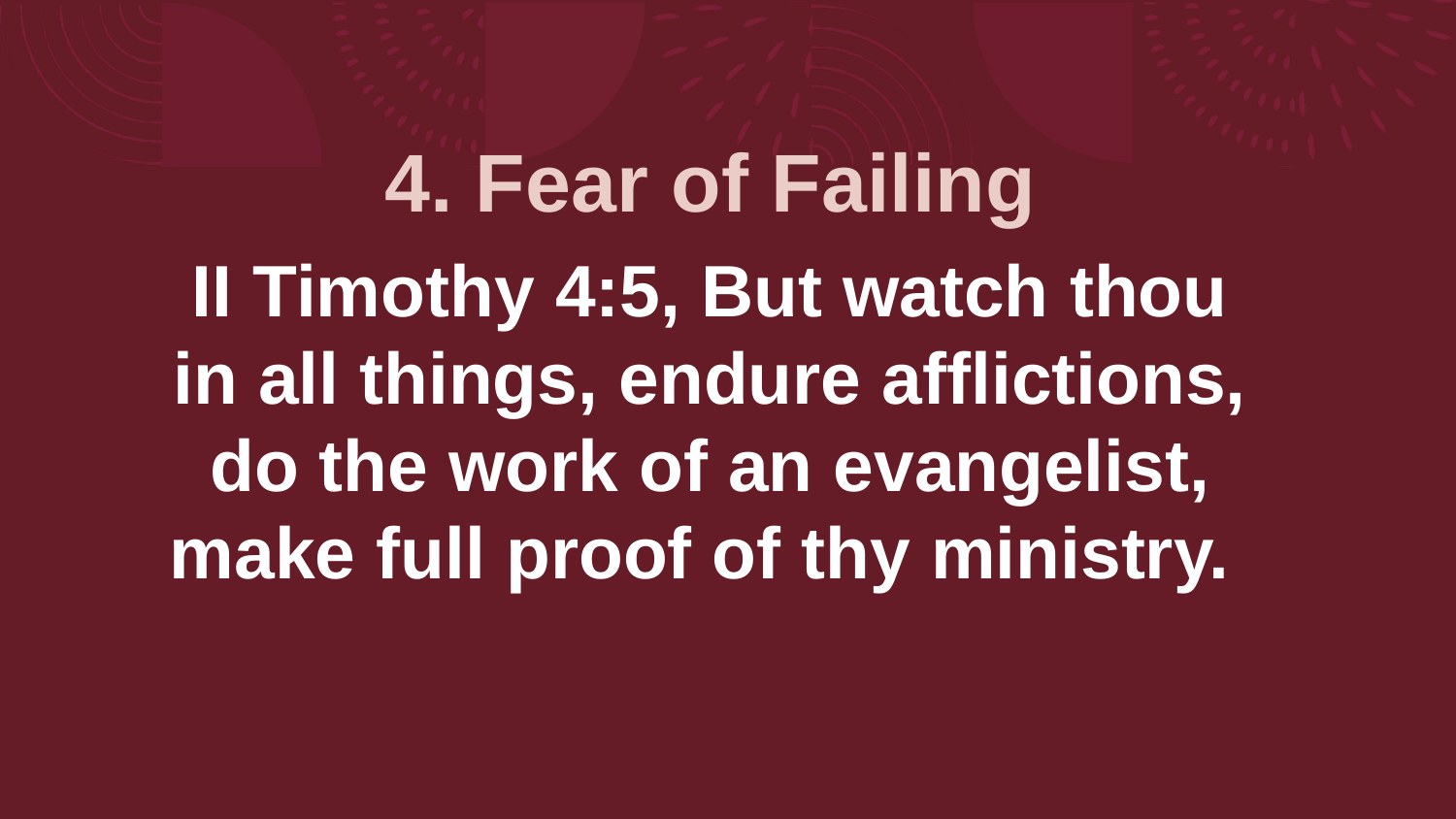

### **Perception is a Key to Removing Fear**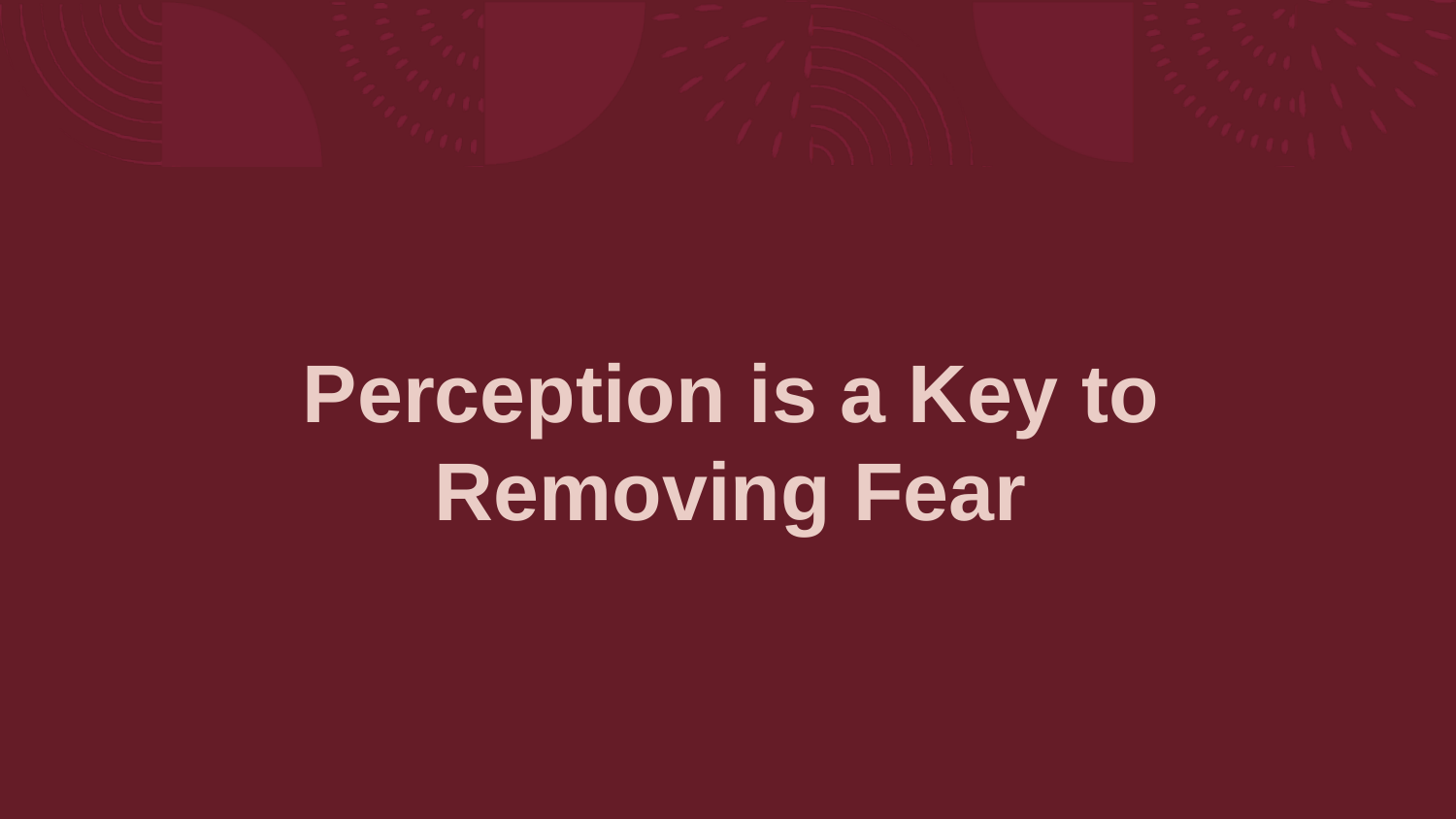# **Perception is the way you think about or understand someone or something.**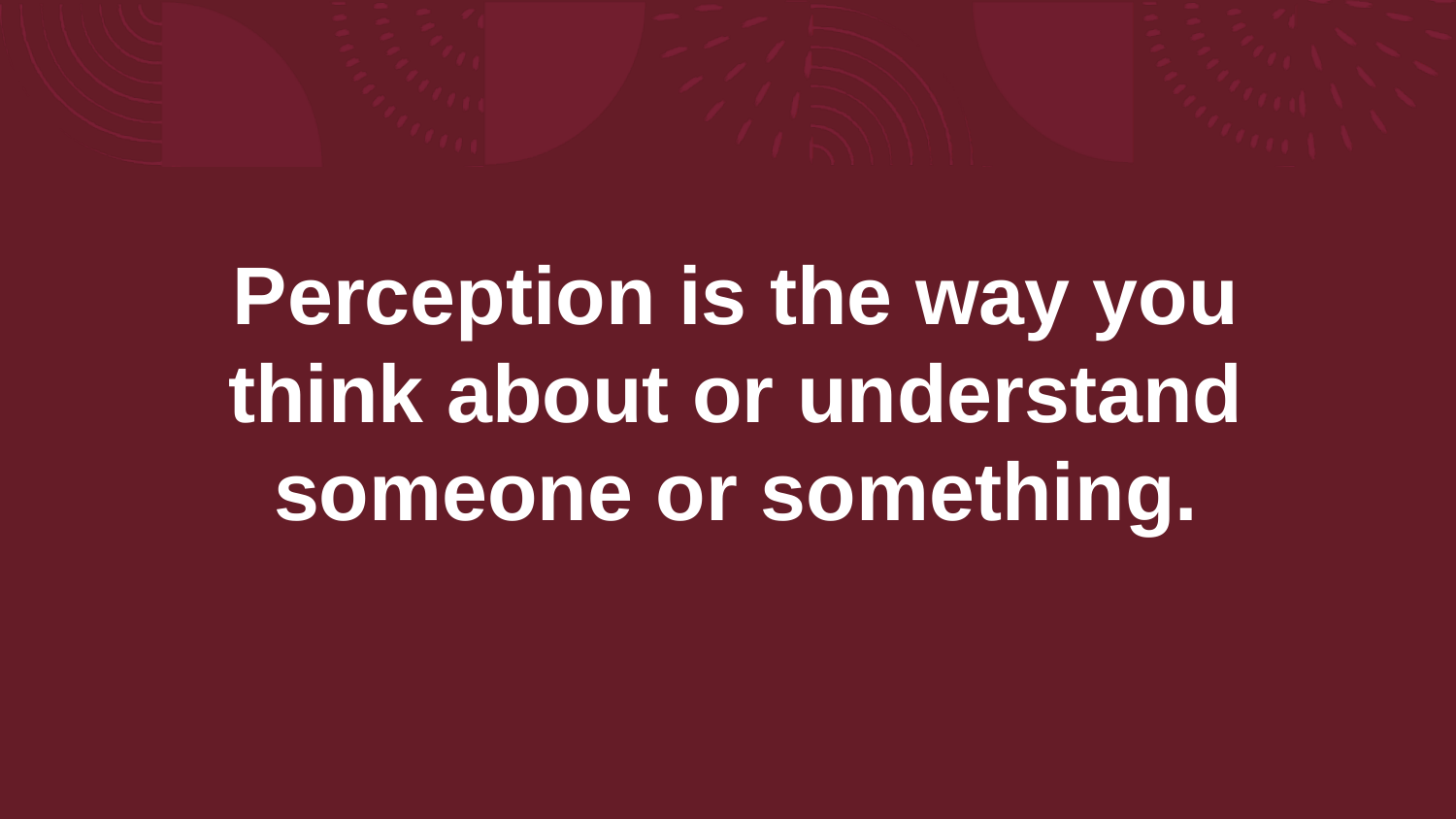**I Corinthians 16:10-11, And if Timothy comes, see that he may be with you without fear; for he does the work of the Lord, as I also do. Therefore let no one despise him. But send him on his journey in peace, that he may come to me; for I am waiting for him with the brethren.**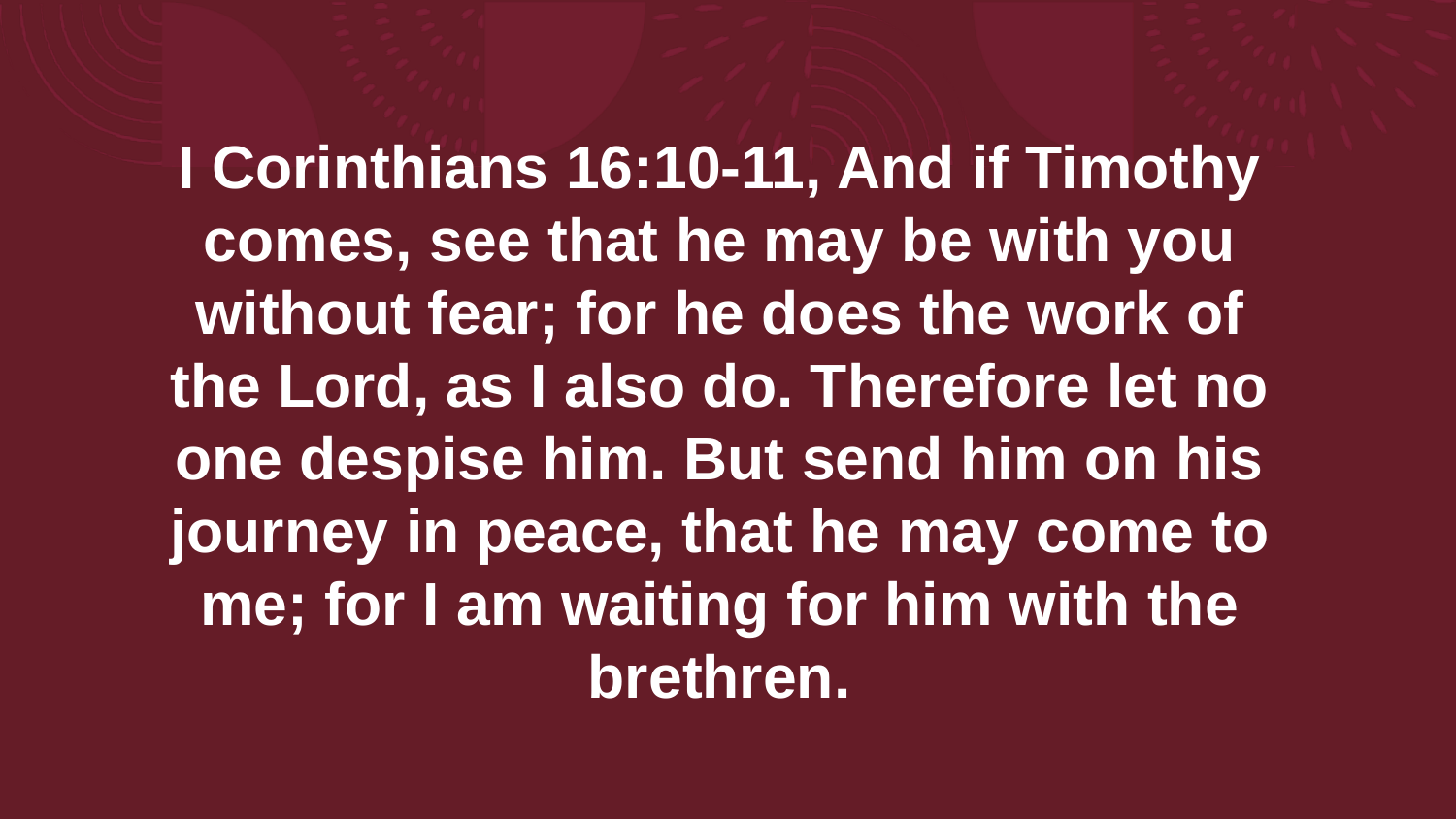

**We are not disqualified by our natural attributes. We are qualified by the call of God.**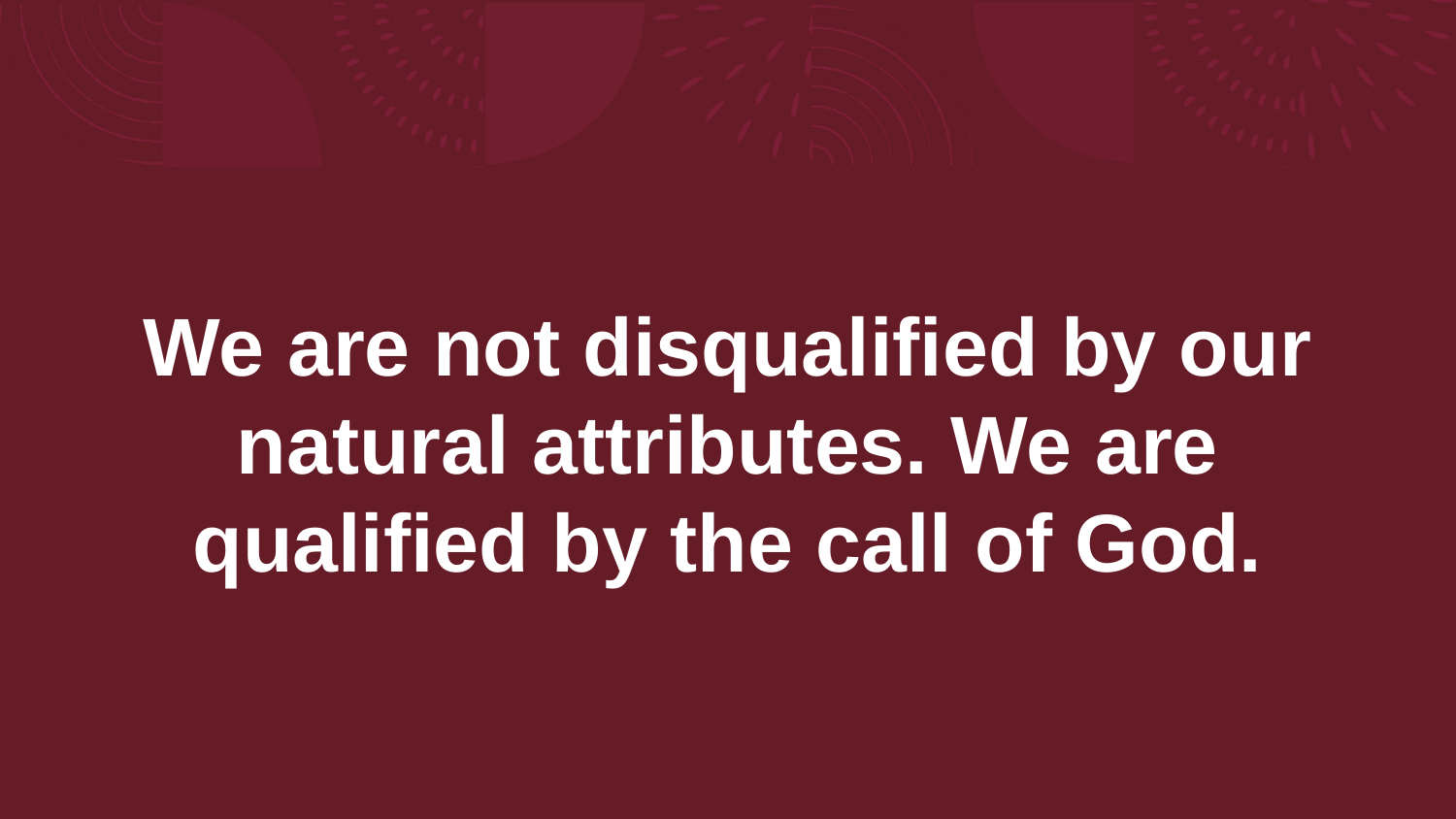**Moses had a Stutter. Exodus 4:11-12, So the LORD said to Moses, "Who has made man's mouth? Or who makes the mute, the deaf, the seeing, or the blind? Have not I, the LORD? Now therefore, go, and I will be with your mouth and teach you what you shall say."**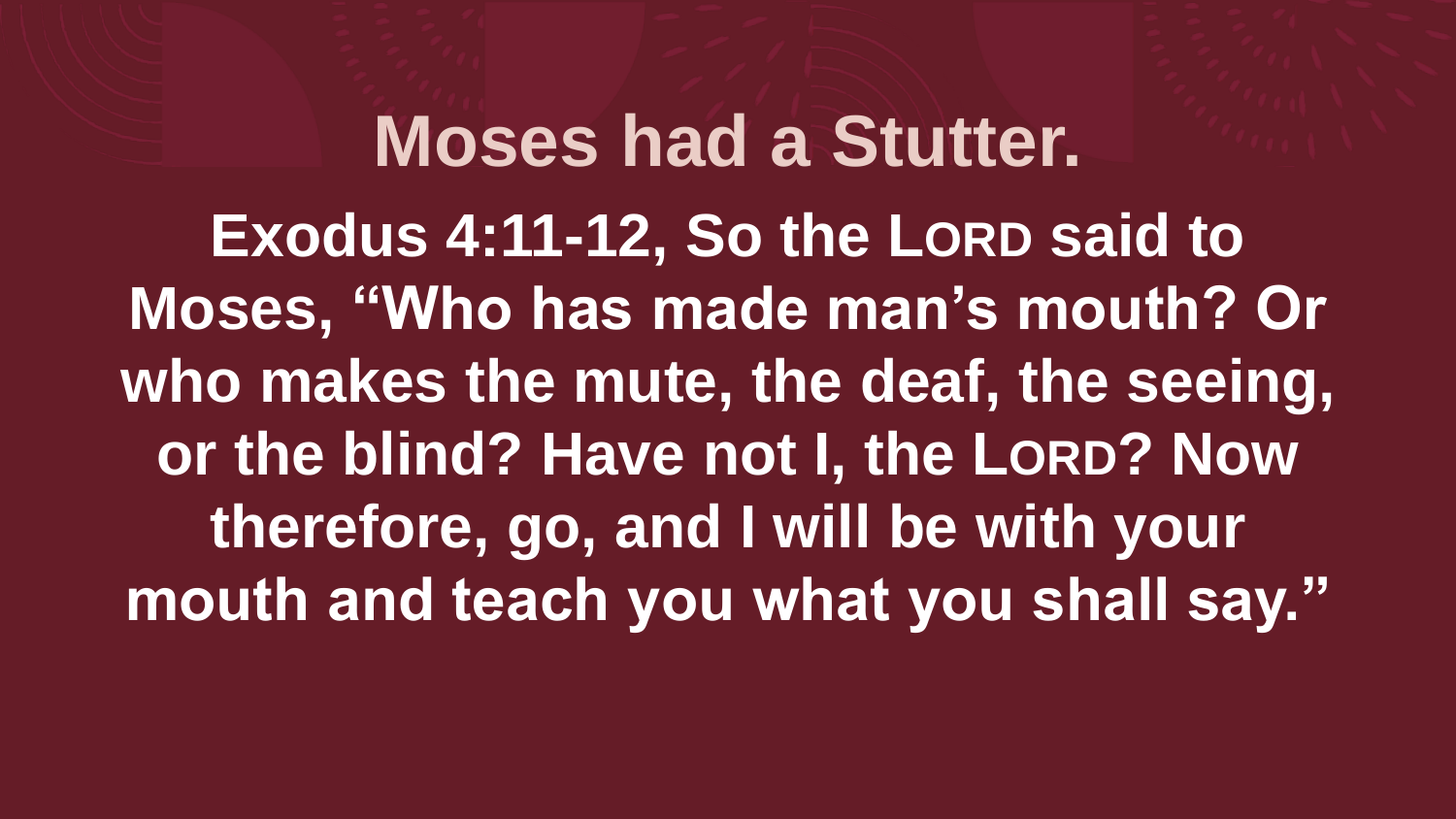**Joshua Lacked Courage and Strength. Deuteronomy 31:7-8, Then Moses called Joshua and said to him in the sight of all Israel, "Be strong and of good courage, for you must go with this people to the land which the LORD has sworn to their fathers to give them, and you shall cause them to inherit it. And the LORD, He** *is* **the One who goes before you. He will be with you; He will not leave you nor forsake you; do not fear nor be dismayed."**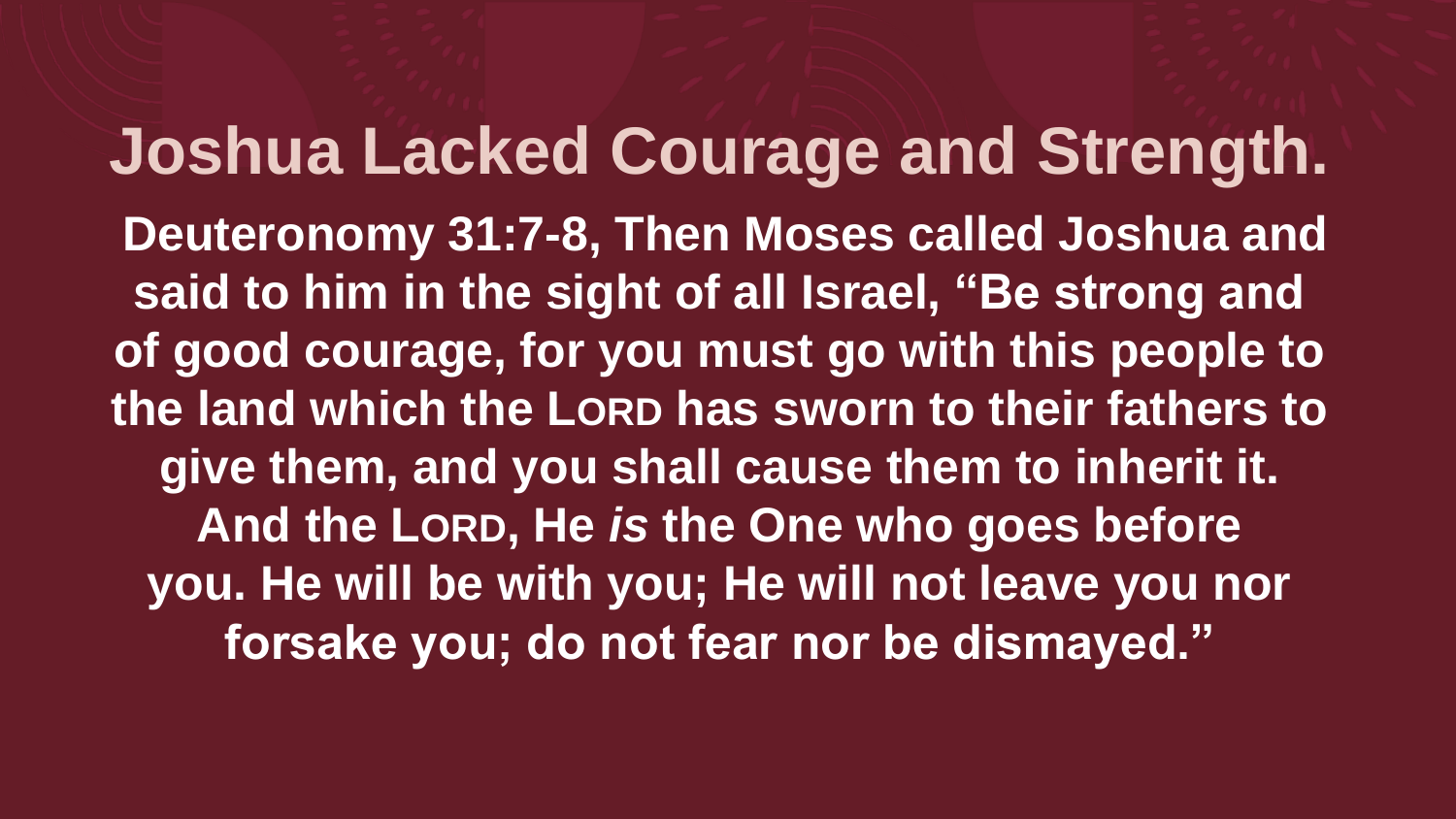**Jeremiah Thought He Was Too Young. Jeremiah 1:5-6, "Before I formed you in the womb I knew you, before you were born, I set you apart; I appointed you as a prophet to the nations." Jeremiah answered, "Alas, Sovereign LORD...I do not know how to speak; I am too young."**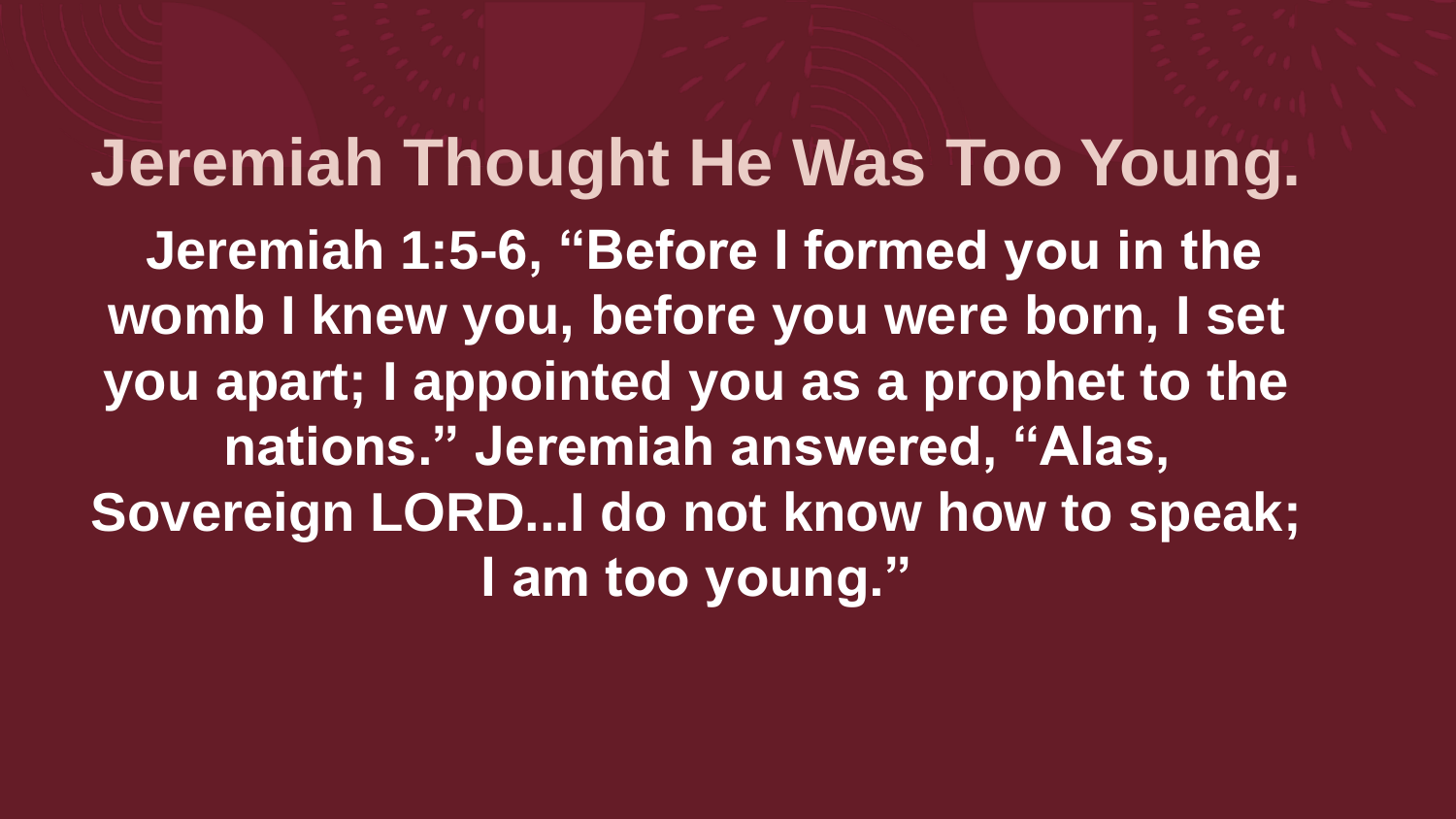**Jeremiah 1:7-8, "Do not say, 'I am too young.' You must go to everyone I send you to and say whatever I command you. Do not be afraid of them, for I am with you and will rescue you"**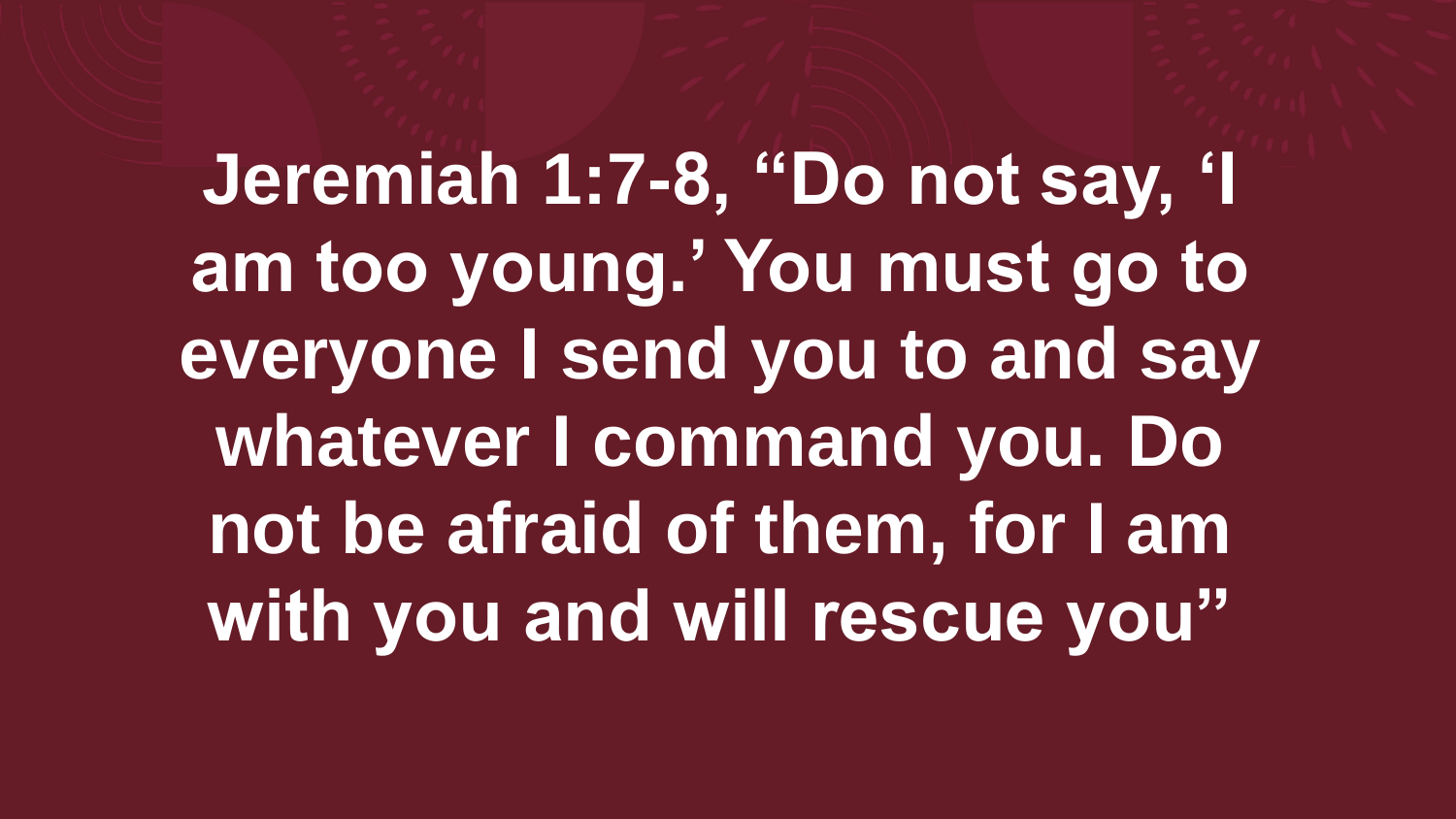**II Corinthians 10:1, By the humility and gentleness of Christ, I appeal to you- I, Paul, who am "timid" when face to face with you, but "bold" when away!"**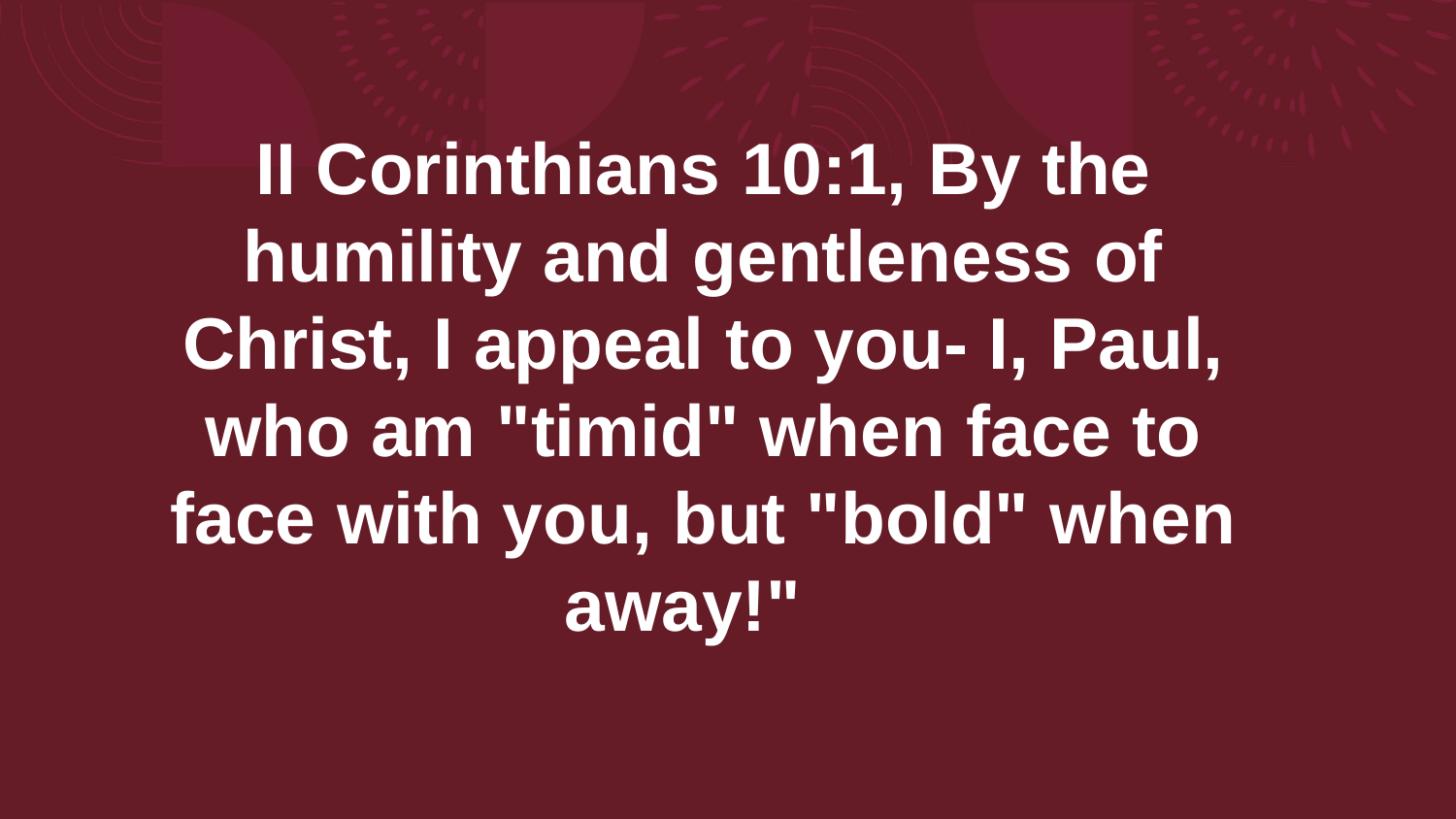# **Your perception is your assessment of who you are and what you are capable of.**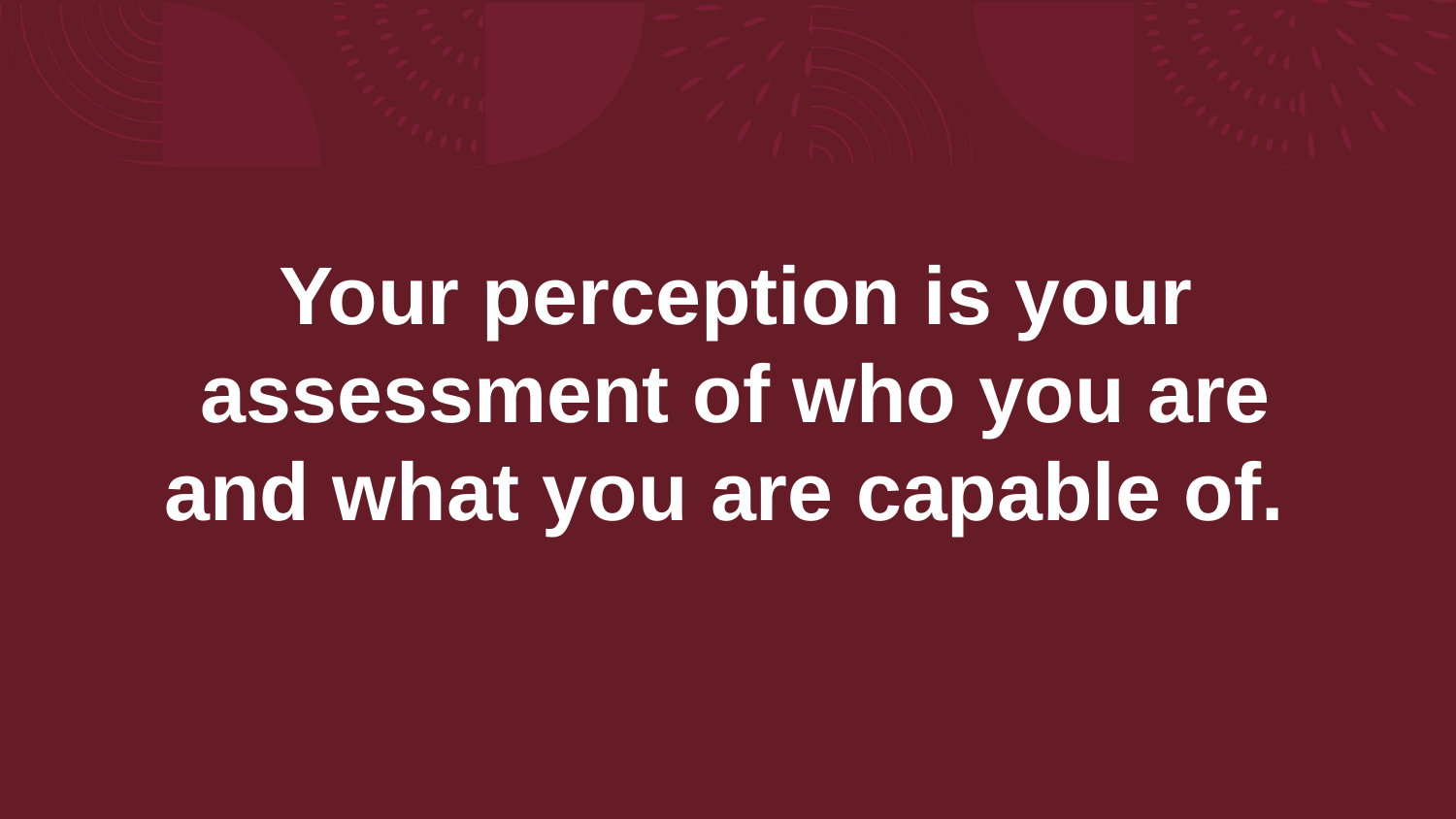

# **3 Ways to Overcome Fear and Upgrade Your Perception:**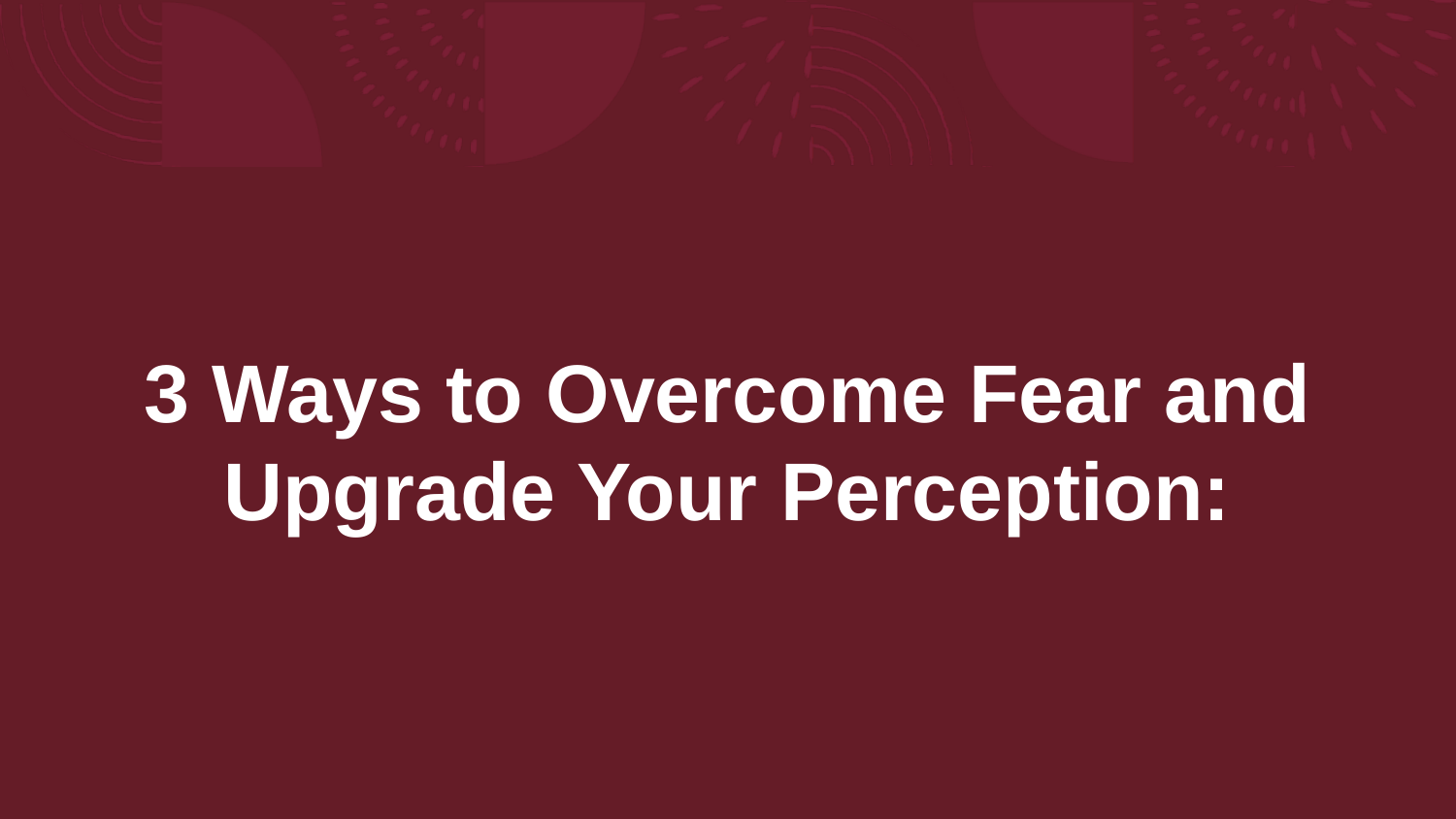

## **1. Identify Your Current Perception.**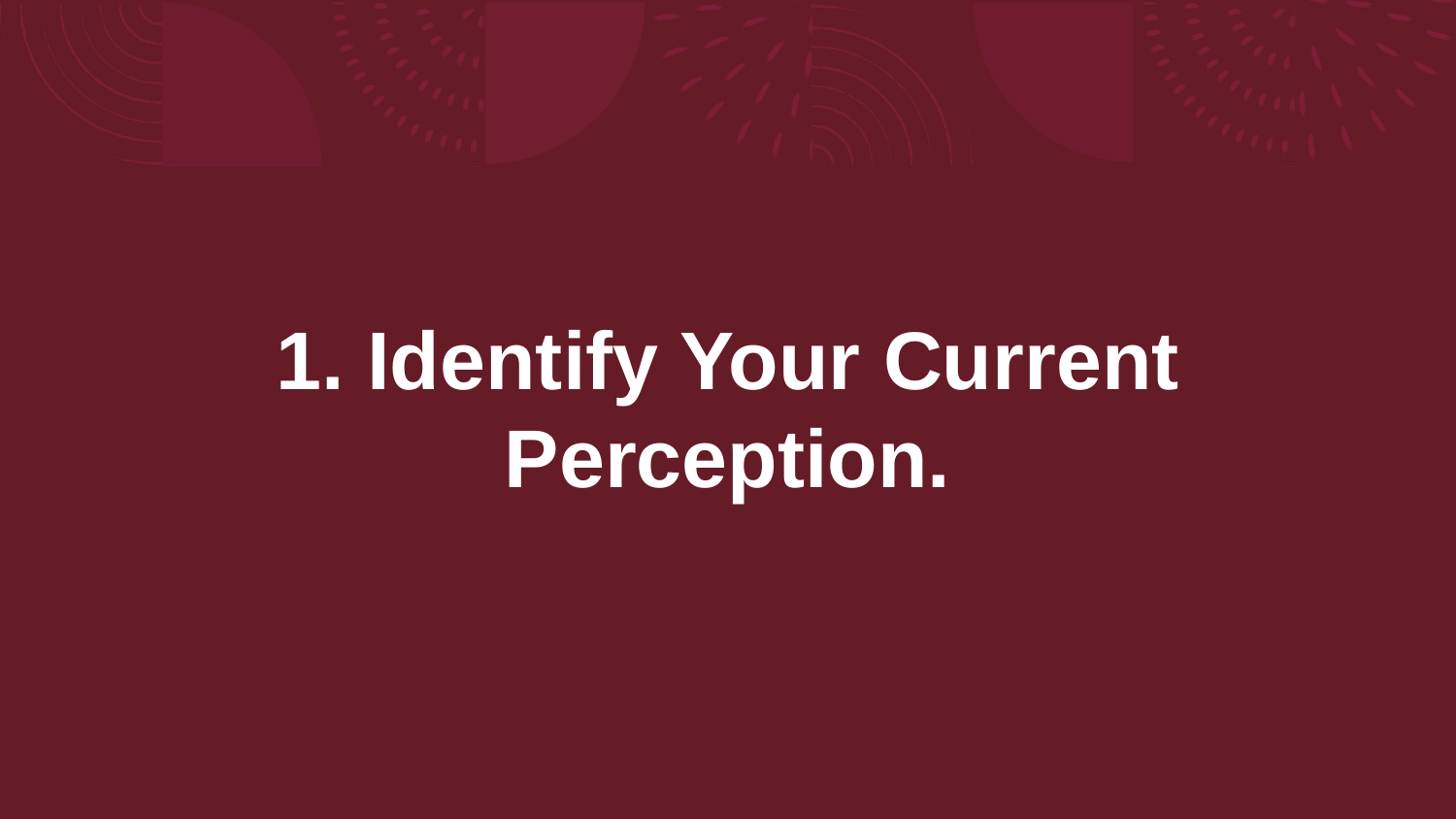

### **2. Spot the Gap Between Your Perception and God's.**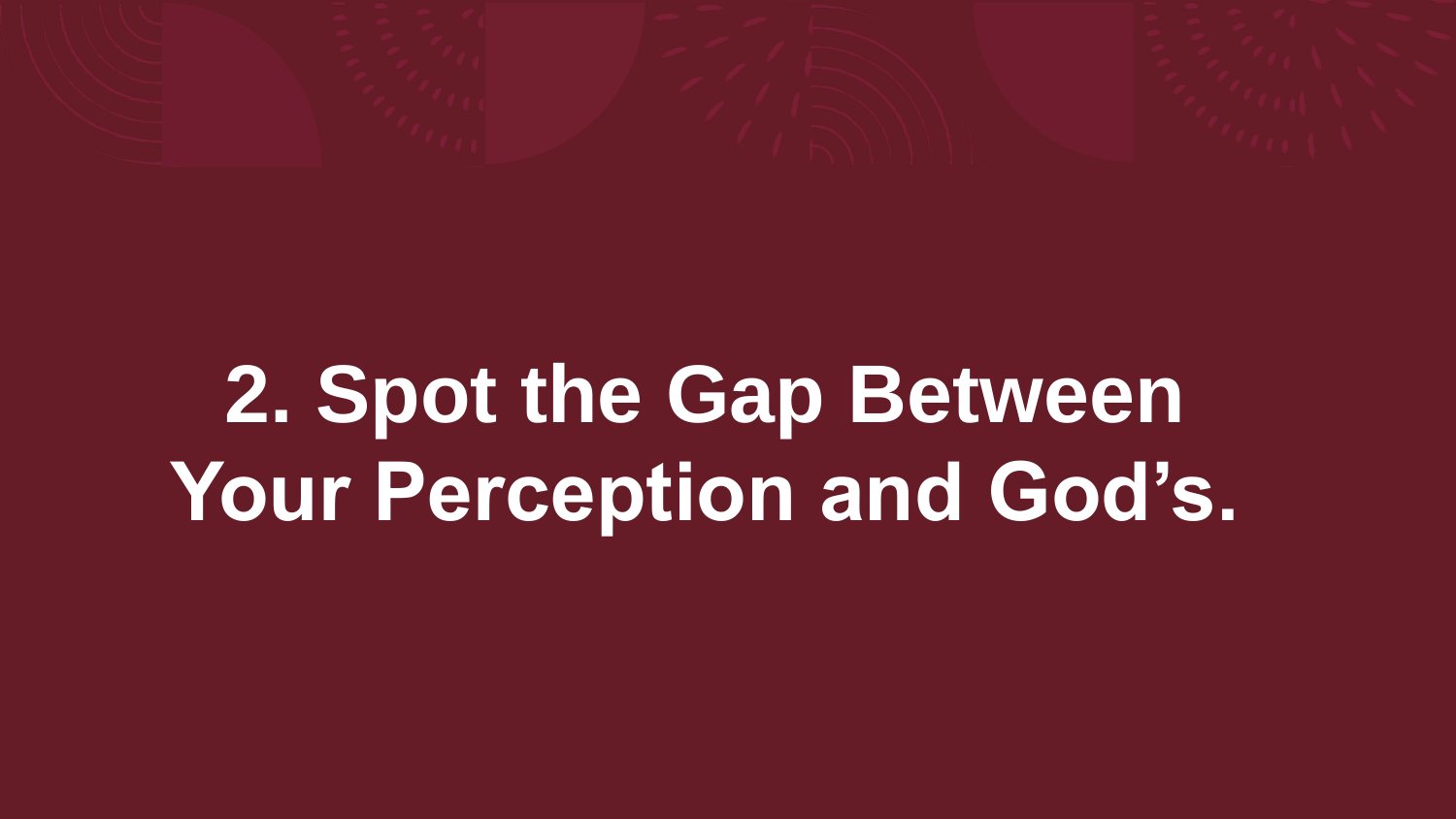**II Corinthians 12:10, That is why, for Christ's sake, I delight in weaknesses, in insults, in hardships, in persecutions, in difficulties. For when I am weak, then I am strong.**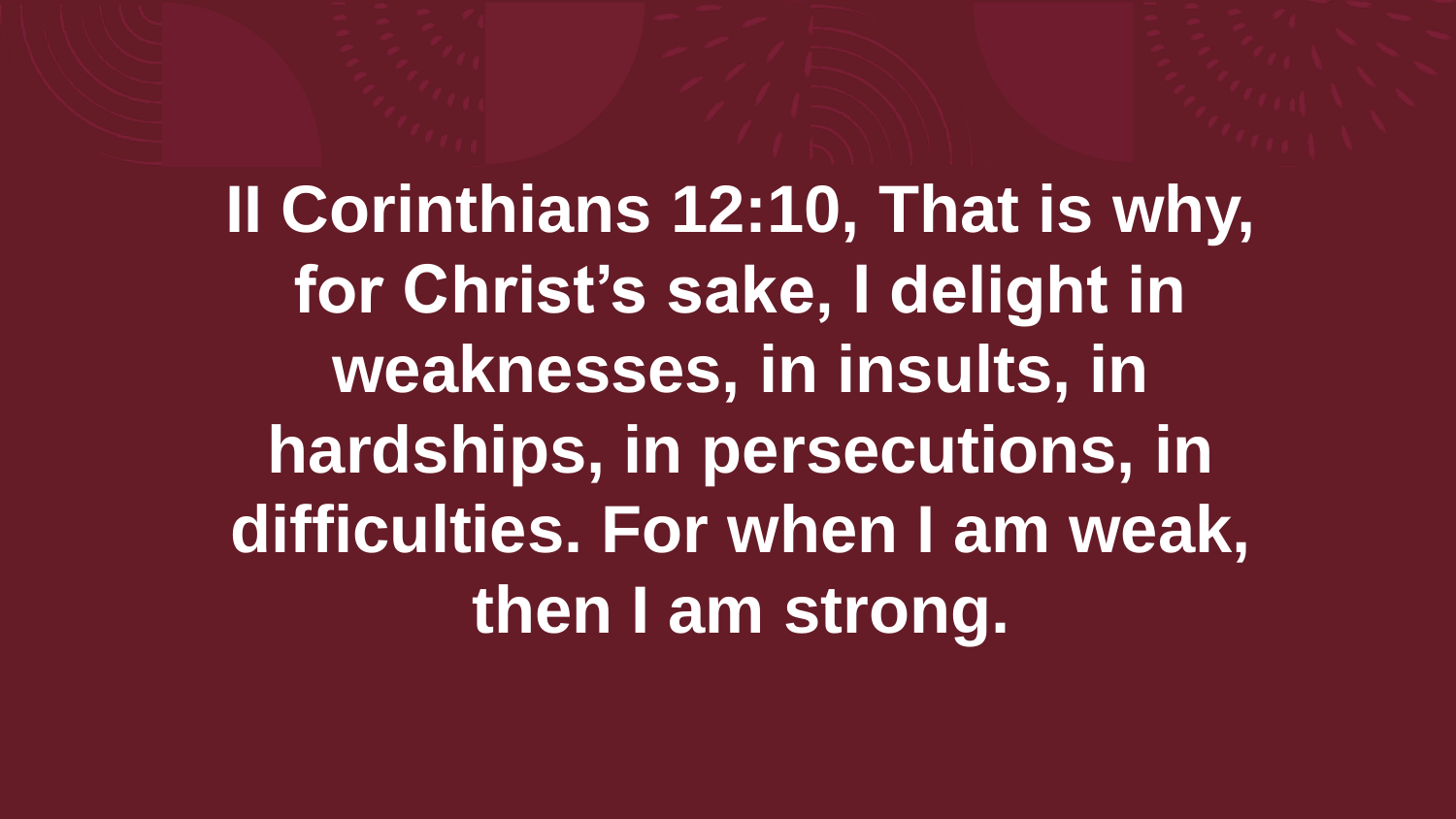# **"God doesn't call the qualified, He qualifies the call."**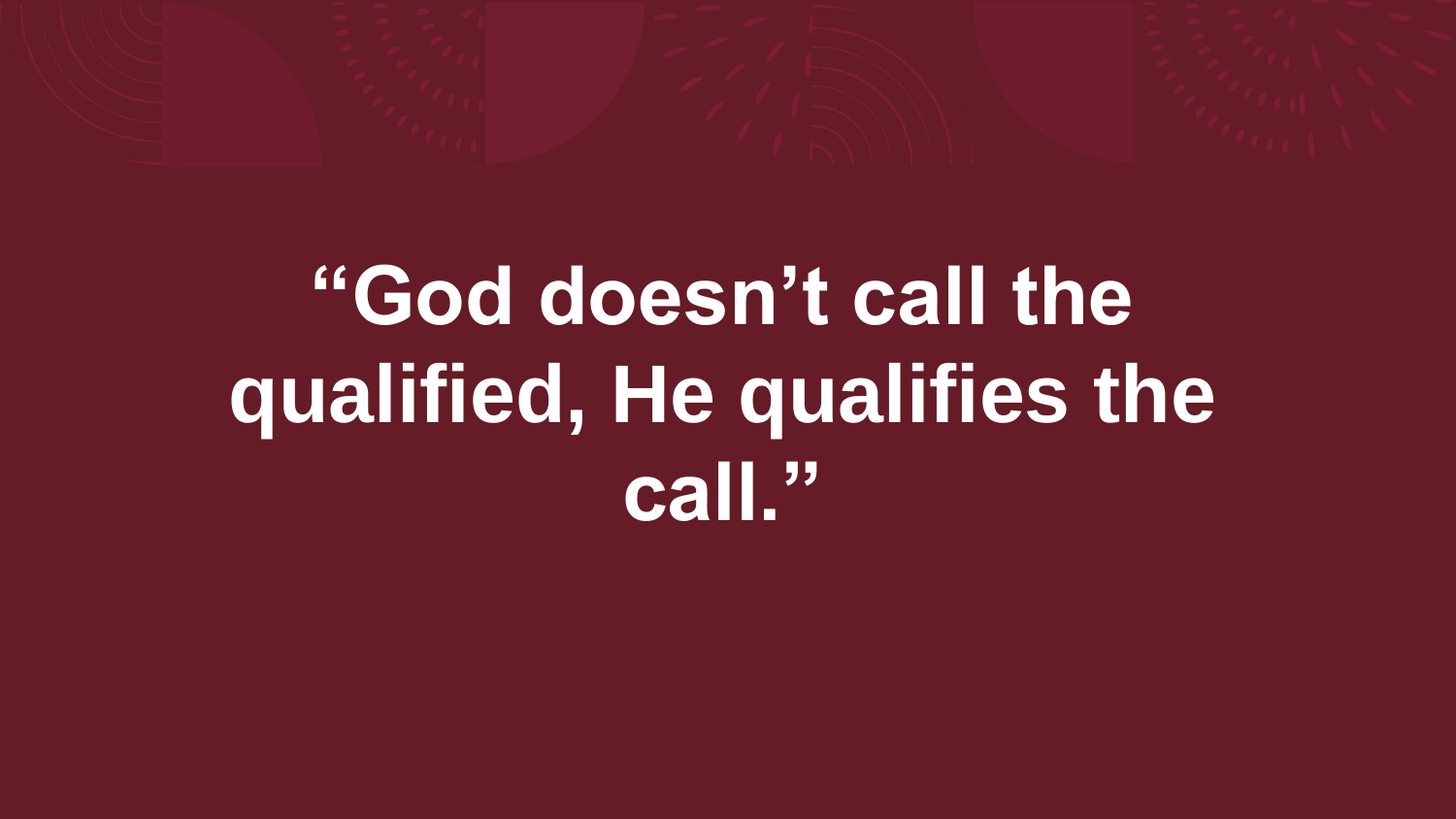

#### **3. See Yourself on the Other Side.**